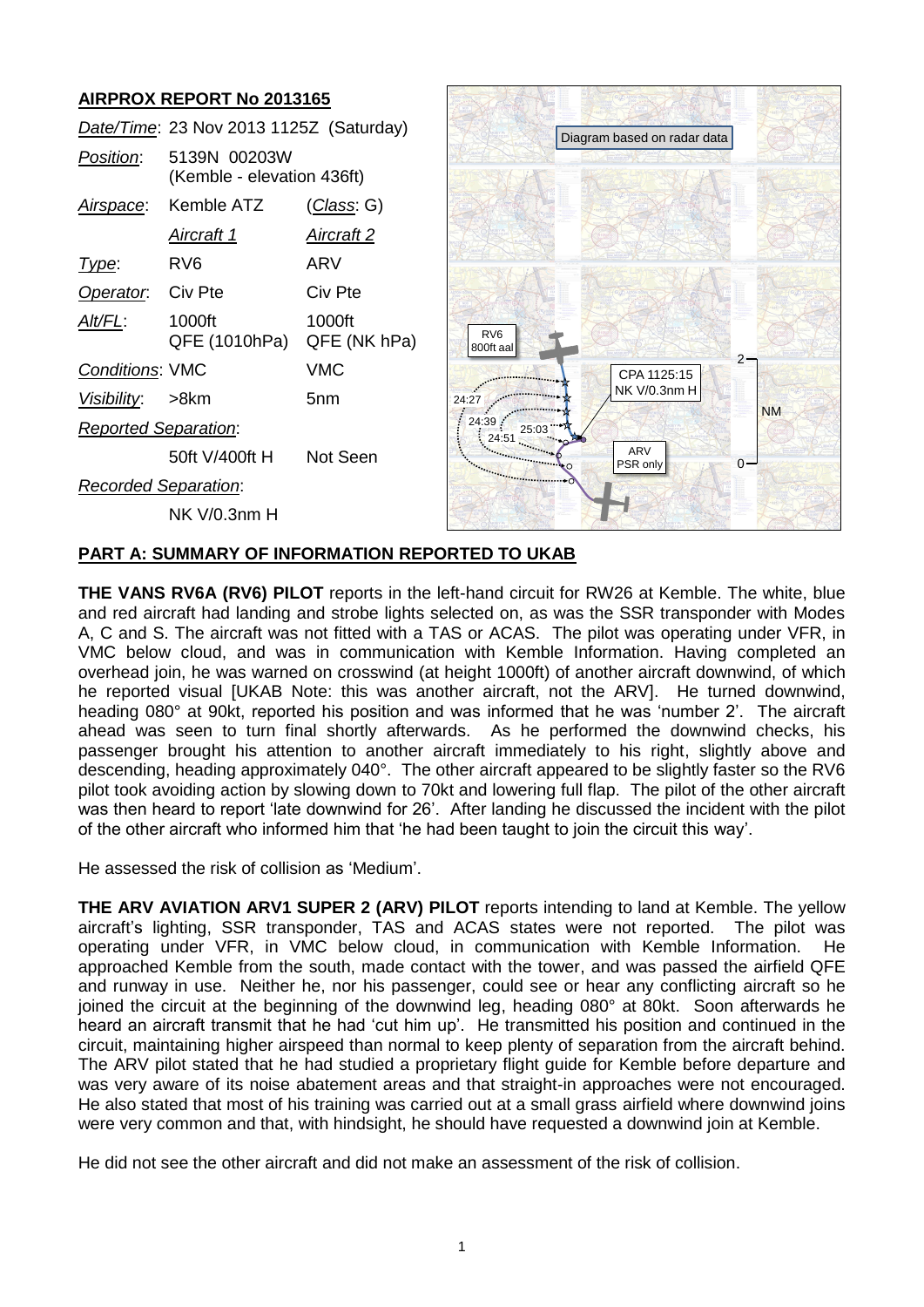## **Factual Background**

The weather at Gloster and Bristol was recorded as follows:

METAR EGBJ 231120Z 35002KT 5000 HZ SCT008 03/02 Q1027= METAR EGGD 231120Z 01007KT 9000 FEW024 04/02 Q1026=

### **Analysis and Investigation**

### **CAA ATSI**

CAA ATSI had access to the Kemble RTF and area radar recording, together with written reports from the RV6 and ARV pilots. The FISO's workload was assessed as moderate. The area radar recording suffered from some track jitter due to quality of the low level coverage. The reported Airprox occurred at 1125:16, within the Class G airspace of the Kemble ATZ, between a Vans RV-6A (RV6) and an ARV Aviation ARV1 Super 2 (ARV). The Kemble ATZ consists of a circle, radius 2nm, centred on RW08/26 and extending to 2000ft above the aerodrome elevation of 436ft. The RV6 pilot was operating on a VFR flight inbound to Kemble and was in receipt of an Aerodrome Flight Information Service from Kemble Information, as was the ARV pilot. Both pilots were operating in the left-hand circuit for RW26.

At 1117:02, the RV6 pilot called Kemble for joining instructions and the following RTF exchange occurred:

FISO *"*[RV6 C/S] *Kemble information er good morning have your details runway two six lefthand circuit QFE one zero one zero".* RV6 *"Two six lefthand circuits one zero one zero we'll do a standard overhead join*  $IRV6 C/SI$ " FISO *"*[RV6 C/S] *roger one er other joining in to the overhead from the north and there's a Eurostar joining directly into the downwind from the west.* RV6 *"Roger that* [RV6 C/S]*".*

At 1119:30, the ARV pilot contacted Kemble:

| ARV | "Kemble [ARV C/S]" |  |  |
|-----|--------------------|--|--|
|-----|--------------------|--|--|

- FISO *"*[ARV C/S] *Kemble Information good morning have your details it's runway two six lefthand circuit QFE one zero one zero"*
- ARV *"One zero one zero two six left* [ARV C/S]*"*
- **FISO** "*and* [ARV C/S] *if you report overhead"*
- **FISO** *"*[ARV C/S] *Kemble report overhead*

At this point [1121:31] the FISO responded to a number of other RTF calls. The RV6 pilot reported crossing the ATZ boundary for the standard overhead join and reported visual with the aircraft which was crosswind [a Eurostar]. The FISO acknowledged the call and advised the RV6 pilot to report crosswind.

At 1124:15, the Eurostar pilot reported downwind and was advised to report on final. At 1124:30, the RV6 pilot reported crosswind and the FISO responded, *"*[RV6 C/S] *roger traffic is a Eurostar just reported downwind".* The RV6 pilot replied, *"Roger looking* [RV6 C/S]".

At 1124:42, the RV6 pilot reported, *"and we're visual with the one downwind* [RV6 C/S]*"*. The FISO advised *"Final one ahead"* which the RV6 pilot acknowledged, *"Wilco* [RV6 C/S]*".* Radar recording showed the RV6 was crosswind with the Eurostar downwind. The ARV is shown crossing the southern boundary of the ATZ, see Figure 1 below.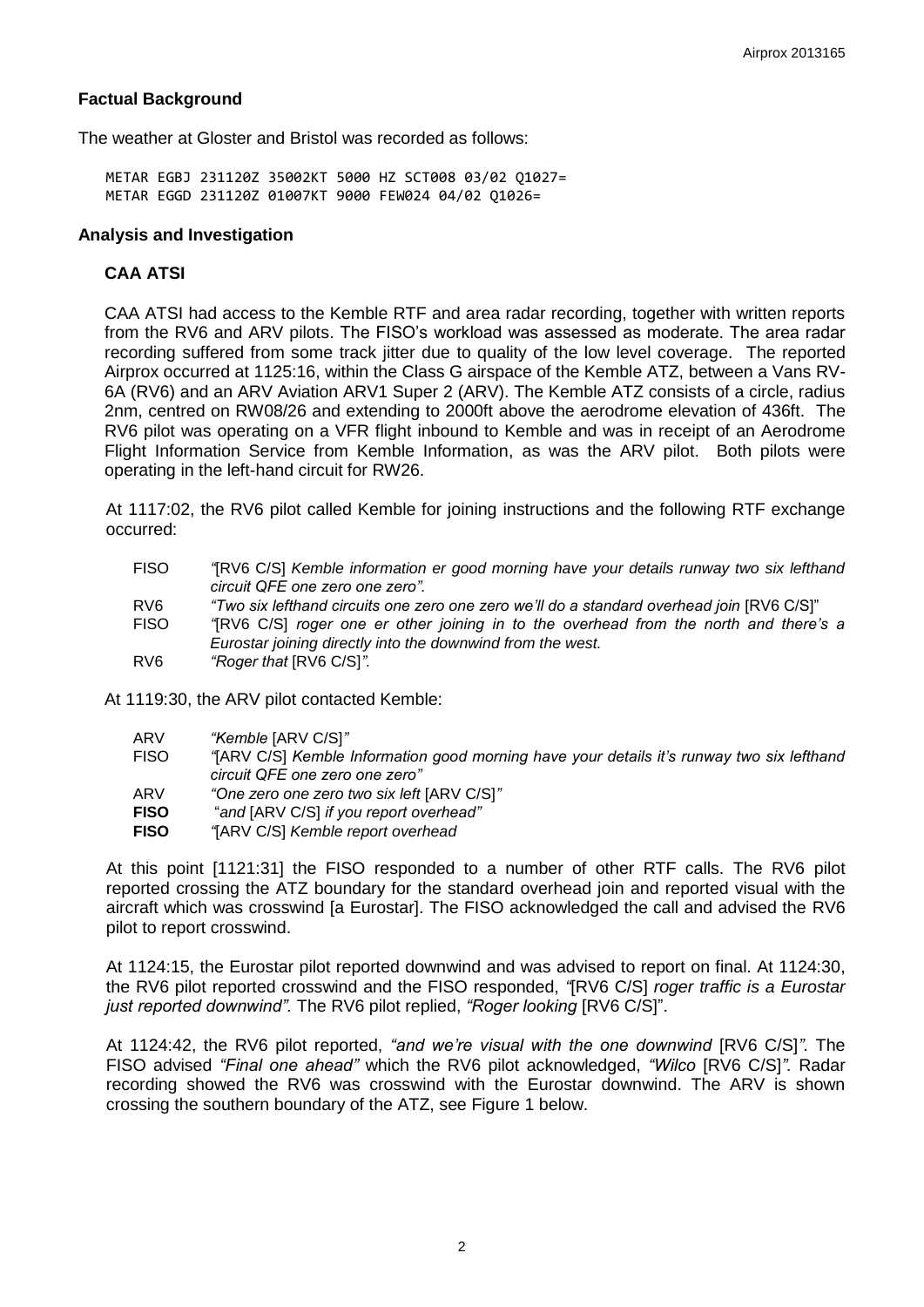

Figure 1: Swanwick MRT at 1124:42 Figure 2: Swanwick MRT at 1125:12

At 1125:12, the distance between the RV6 and ARV had reduced to 0.3nm as both aircraft commenced their respective turns onto the downwind leg, see Figure 2. The ARV is not shown on the next radar sweep [1125:16] at the estimated CPA. At 1125:20, the ARV is 0.3nm ahead of the RV6 as both aircraft position downwind. The RV6 was indicating FL009 which converts to 821ft<sup>1</sup> (based on QFE 1010 with 1hPa equal to 27ft), see Figure 3.



Figure 3: Swanwick MRT at 1125:20

At 1125:30, the ARV pilot reported, *"*[ARV C/S] *late downwind for two six"* and the RV6 pilot reported*, "and* [RV6 C/S] *is er downwind for two six just chopped up by the er yellow er highwing aircraft".* The FISO advised the RV6 pilot to report on final. The two aircraft continued to land without further incident.

The ATSU reported that the FISO was not aware that an Airprox had been reported, that the incident had not been observed by the FISO, and that there was nothing significant on the RTF. There was therefore no log entry or written report from the FISO. The RV6 pilot mentioned the incident after landing.

The AIP entry for Kemble does not promulgate a requirement for aircraft to join overhead the airfield. The RV6 pilot was passed the runway in use, and indicated an intention to join overhead.

 $\overline{a}$  $1$  Note that the Mode C derived altitude may have an allowable error of up to  $\pm 200$ ft.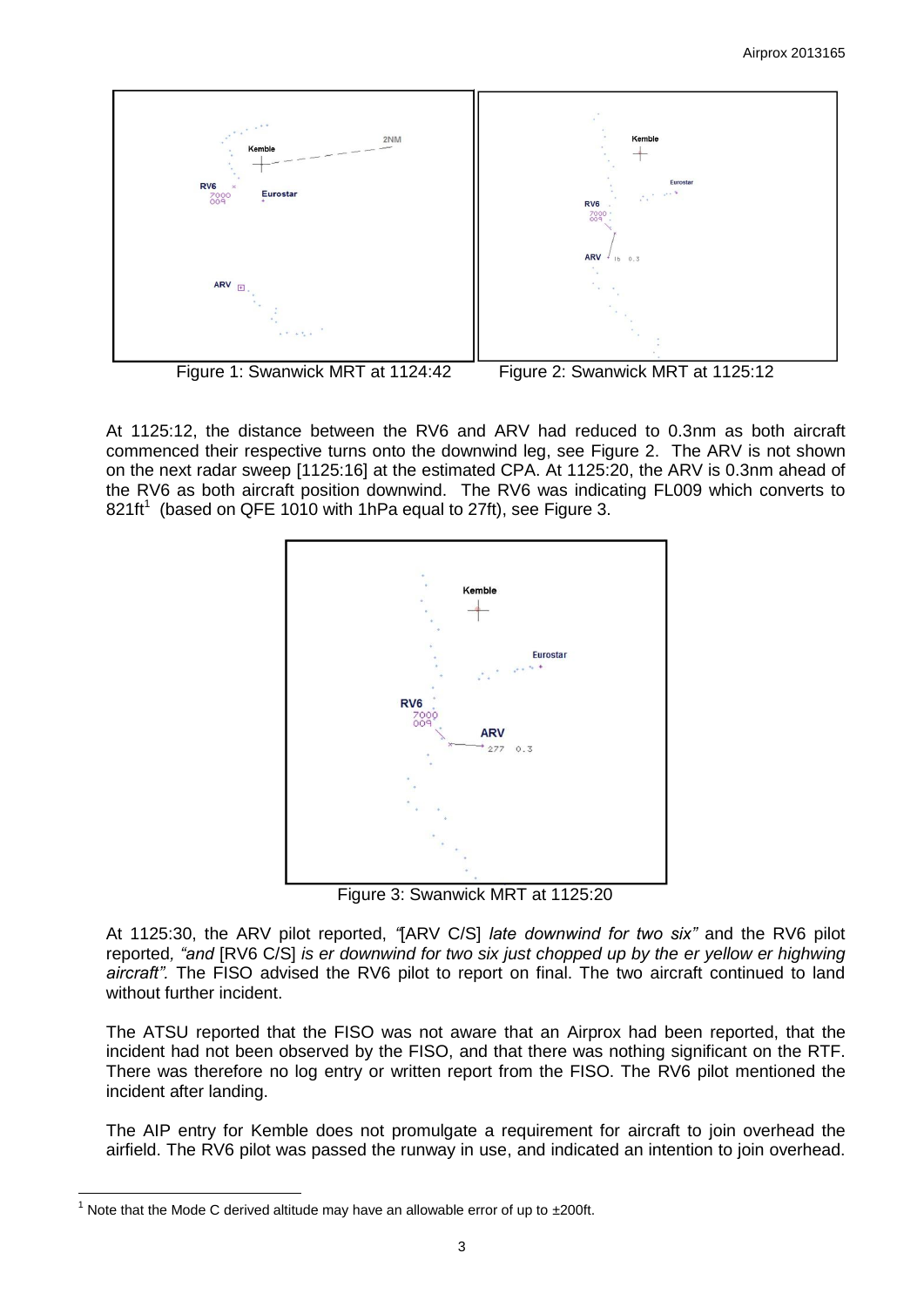The RV6 pilot was then passed traffic information regarding another aircraft joining overhead and one joining directly downwind.

On initial contact the ARV pilot was passed the runway in use and the normal sequence was broken when the ARV pilot did not respond when the FISO twice asked him to report overhead. It is likely that the FISO would have passed traffic information after the pilot had clarified his intention to join overhead. However, the FISO then became fully occupied attending to other aircraft transmissions. The FISO likely assumed that the ARV pilot would join overhead and did not subsequently take the opportunity to challenge the ARV pilot regarding his non-response or to provide generic information on circuit activity. There is a requirement under the Rules of the Air (RoA) for the pilot to obtain information from the FISO prior to flying within the ATZ and for the FISO to pass timely traffic information necessary in the interest of safety. The RoA, Rule 45(4) states:

'If the aerodrome has a flight information service unit the commander shall obtain information from the flight information service unit to enable the flight to be conducted safely within the zone.'

The RoA, Rule 45(6) states:

'(6) The commander of an aircraft flying within the aerodrome traffic zone of an aerodrome shall—

…

(c) if the aircraft is fitted with means of communication by radio with the ground, communicate his position and height to …, the flight information service unit … at the aerodrome … on entering the zone and immediately prior to leaving it.'

CAP797 (FISO Manual), Section 2, Chapter 1, paragraph 1.3, states:

'Traffic information on traffic operating in the vicinity of an aerodrome shall be issued in a timely manner when, in the judgement of the AFISO, such information is necessary in the interests of safety, or when requested by aircraft. When a pilot report indicates, or an AFISO considers, that there may be a collision risk, specific traffic information shall be passed to each pilot concerned.'

It was not clear why the ARV pilot did not respond to the two requests to report overhead or why he could not see or hear other conflicting aircraft established in the circuit on what was a fairly busy frequency. It is likely that the ARV pilot's lack of response prior to the FISO then answering calls from other aircraft contributed to a misunderstanding of what the FISO expected and what the ARV pilot intended.

### **UKAB Secretariat**

Traffic joining the visual circuit is required to conform to the pattern of traffic formed by other aircraft intending to land at that aerodrome<sup>2</sup>. Both pilots shared an equal responsibility for collision avoidance<sup>3</sup>.

### **Summary**

An Airprox was reported when an RV6 and ARV flew into proximity in the Kemble visual circuit at 1125 on 23<sup>rd</sup> November 2013. Both pilots were operating under VFR in VMC in Class G airspace within the Kemble ATZ, in receipt of an AFIS from Kemble Information.

 $\overline{\phantom{a}}$  $2$  Rules of the Air 2007 (as amended), Rule 12 (Flight in the vicinity of an aerodrome)

 $3$  ibid., Rule 8 (Avoiding aerial collisions)